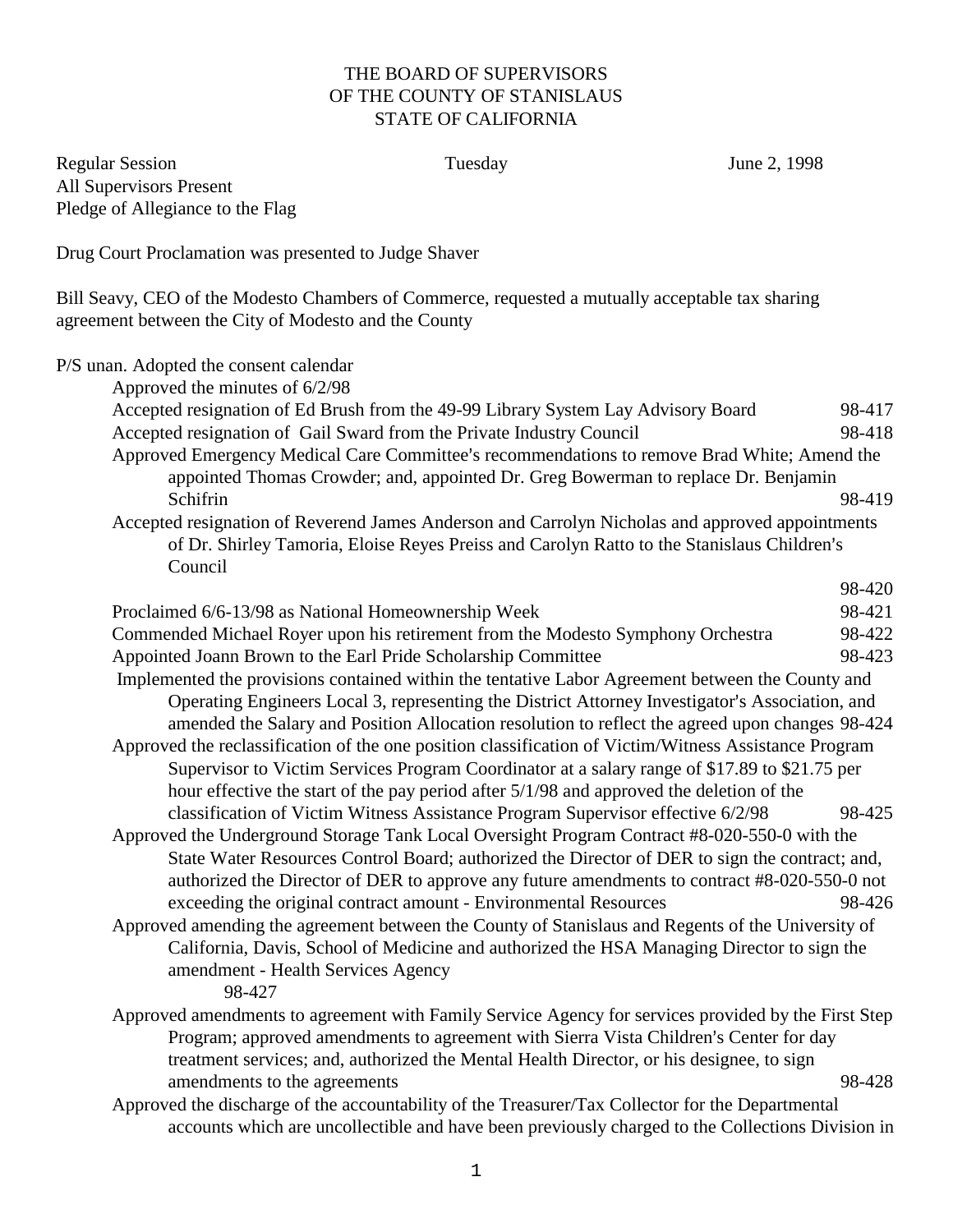the amount of \$96,519.16 98-429

- Accepted the Stanislaus County Treasury Pool's March, 1998 Monthly Investment Reports as prepared by the Stanislaus County Treasurer/Tax Collector's office and reviewed for conformity with State Law and Local Investment Policy by the Stanislaus County Treasury Pool Oversight Committee and authorized the Chairman to sign for the Board that the report has been reviewed and accepted - Treasurer/Tax Collector 98-430
- Approved contract CO#1 in the amount of \$3,320 for the Empire to Johansen High School Bike Lane Project with Agee Construction of Fresno, CA and authorized the Auditor-Controller to make the monetary transfers for a total estimated contract amount of \$170,206.30 98-431
- Find that the Final Map of Sun Ridge West 2, Phase 3 is in substantial compliance with previously approved Tentative Map; find that Stanislaus County has adopted a Specific Plan Covering the area proposed to be included within the Final Map; find that the Final Map, together with the provisions for its design and improvement, is consistent with the Specific Plan for the area; rejected all roads, highways, avenues, alleys, ways, lanes, places, etc; authorized the Chairman to sign the Final Map and the Subdivision Improvement agreements; and, authorized the Final Map to be filed and recorded as presented 98-432
- Set a public hearing for cancellation of Williamson Act Contract #75-1955 for Donald and Nelda Driver (Brethren Heritage School) for 6/30/98 at 9:30 a.m. 98-433
- Approved the Tentative Map Application #98-02 for La Quinta Manor/Country Oak Manor 98-434 Set a public hearing regarding the design of a 1998 Community Development Block Grant Planning and Technical Assistance Application for  $6/23/98$  at 9:25 a.m. 98-435
- Set a public hearing regarding the submission of a 1998 Community Development Block Grant Planning and Technical Assistance Application for  $6/30/98$  at 9:25 a.m. 98-436

S/M unan. Introduced and waived the first reading of Ordinance C.S. 671 regarding an amendment to Section 3.48.010 of the Personnel Code regarding holidays and authorized this policy to be effective immediately which will result in the closure of County Offices on Friday,  $7/3/98$  98-437 (1-600

C/P unan. Adopted an agreement and authorized the Chairman to sign on behalf of the County, for formation and participation between Stanislaus County and the nine incorporated cities, for the establishment of and participation in, the Office of Emergency Services (OES) Stanislaus Operational Area Organization 98-438 (1-795

P/C unan. Adopted the Animal Health Care and Department of Animal Services proposal and amended the Salary and Position Allocation resolution to reflect the new position of County Veterinarian 98-439 (1- 1265

# **Adjourned to sit as the Stanislaus County Redevelopment Agency at 9:31 a.m.**

P/C unan. Approved the consent calendar (1-2039

Approved minutes of 2/24/98 Approved the commitment of \$2,100 of Housing Funds as Required Local Cash Match on behalf of StanislausCounty 1998 Community Development Block Grant Planning and Technical Assistance Application 98-441

Amended item 1998/99 Budget to take two votes: First vote: C/M unan. Approved all 1998/99 Budget items except the Community Redevelopment Block Grant Committment item; and Second vote: P/S (Caruso abstained) 4-0 Approved 1998/99 Budget item Community Redevelopment Block Grant Committment

98-442 (1-2080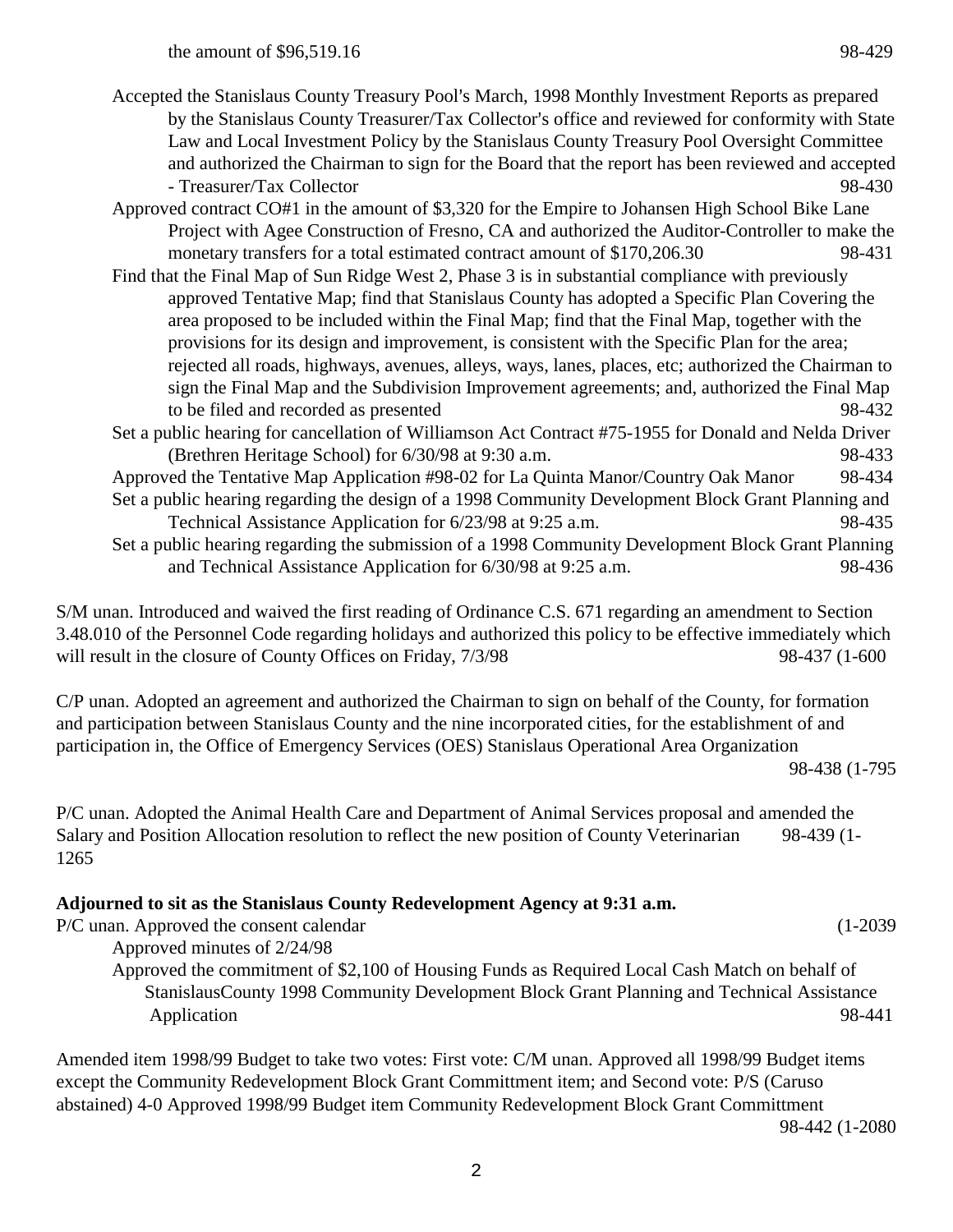# **Reconvened to sit as the Board of Supervisors at 9:52 a.m.**

M/C unan. Authorized entering into a lease agreement with Golden Valley Health Centers and subsequent Lease agreement with Emanuel Medical Center for medical office space and purchase of medical records; approved purchase of capital equipment from Golden Valley Health Center and authorized additional capital purchases; approved purchase of medical records from Golden Valley Health Centers; and, approved amending the Salary and Position Allocation resolution 98-440 (2-2821

Continued the approval of Policy Guidelines for Public Financing Associated with Community Facility Districts and Special Benefit Assessment Districts (2-2445

# **Recessed at 10:32 a.m.**

## **Reconvened at 10: a.m.**

Referred to the Department of Social Services a letter from the Simba Company regarding an inner-city welfareto-work programs

Referred to the Department of Environmental Resources a letter from the Department of the Army regarding a Class 2 Modification to Riverbank Army Ammunition Plant's Hazardous Waste Facility Permit and a copy of a Public Notice regarding an upcoming meeting on June 11th

Referred to the Department of Planning and Development a letter from the Tulare County Board of Supervisors requesting opposition to the Draft Environmental Impact Statement for Wilderness Management Direction for the Central Sierra

P/M unan. Directed the CEO to budget \$2,000 for the the Central Valley Homeless Veterans' 1998 Stand Down event on 10/9,10, & 11/98 98-443 (2-698)

S/C unan. Referred to the Chief Executive Officer a letter from the Los Angeles County Board of Supervisors regarding the State budget surplus and the property tax shift 98-444

Acknowledged receipt of claims and referred to the Chief Executive Officer-Risk Management the following claims: Sony Sandhu; Betty Ham; Bree D. Hrenko; Regina Hamilton; Salvador Earl Ibarra; and, Brianna Lee Cunningham

Supervisor Paul attended the City of Waterford Council meeting where the contract with the Sheriff Department was decided on. She went to the WIR Conference in Alaska where she attended meetings on the oil industry, tourism and GIS systems. She commented on the green belt area between Riverbank and Oakdale and her support to preserve the area as a green belt.

Supervisor Caruso noted today is Election Day, on Wednesday at 10:00 a.m. in Patterson a dedication of the Salado Creek Project will be held and noted that there is some citizenry concern regarding the Sheriff contracting for police services in Patterson.

Supervisor Mayfield and Reagan Wilson attended the 90th Anniversary of Turlock.

The CEO noted that 4.4 million tourist came to Stanislaus County last year to visit our lakes, reservoirs and